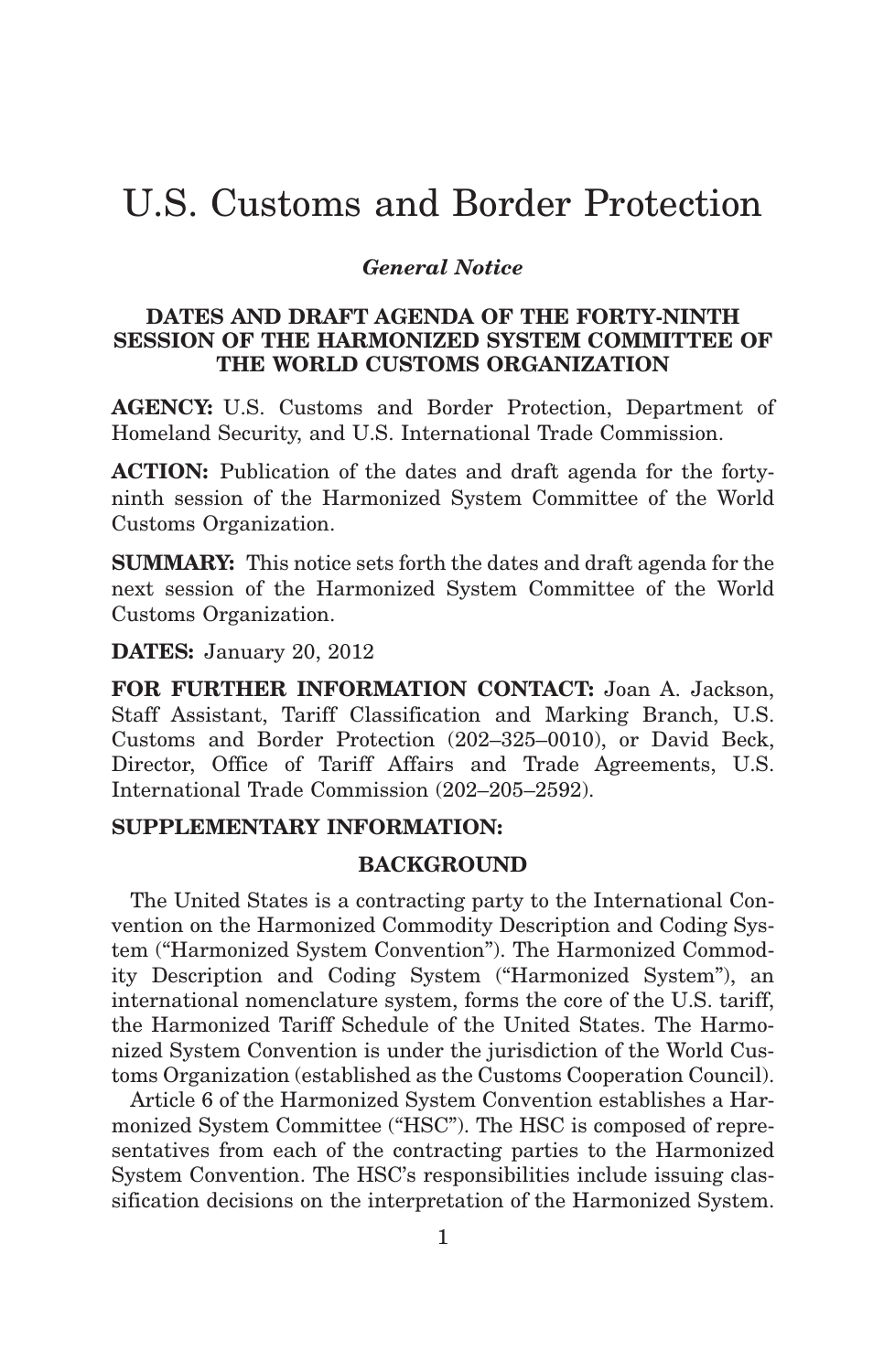Those decisions may take the form of published tariff classification opinions concerning the classification of an article under the Harmonized System or amendments to the Explanatory Notes to the Harmonized System. The HSC also considers amendments to the legal text of the Harmonized System. The HSC meets twice a year in Brussels, Belgium. The next session of the HSC will be the fortyninth and it will be held from March 13, 2012 to March 23, 2012.

In accordance with section 1210 of the Omnibus Trade and Competitiveness Act of 1988 (pub. L. 100–418), the Department of Homeland Security, represented by U.S. Customs and Border Protection, the Department of Commerce, represented by the Census Bureau, and the U.S. International Trade Commission ("ITC"), jointly represent the U.S. government at the sessions of the HSC. The Customs and Border Protection representative serves as the head of the delegation at the sessions of the HSC.

Set forth below is the draft agenda for the next session of the HSC. Copies of available agenda-item documents may be obtained from either Customs and Border Protection or the ITC. Comments on agenda items may be directed to the above-listed individuals.

> IEVA K. O'ROURKE, CHIEF *Tariff Classification and Marking Branch*

Attachment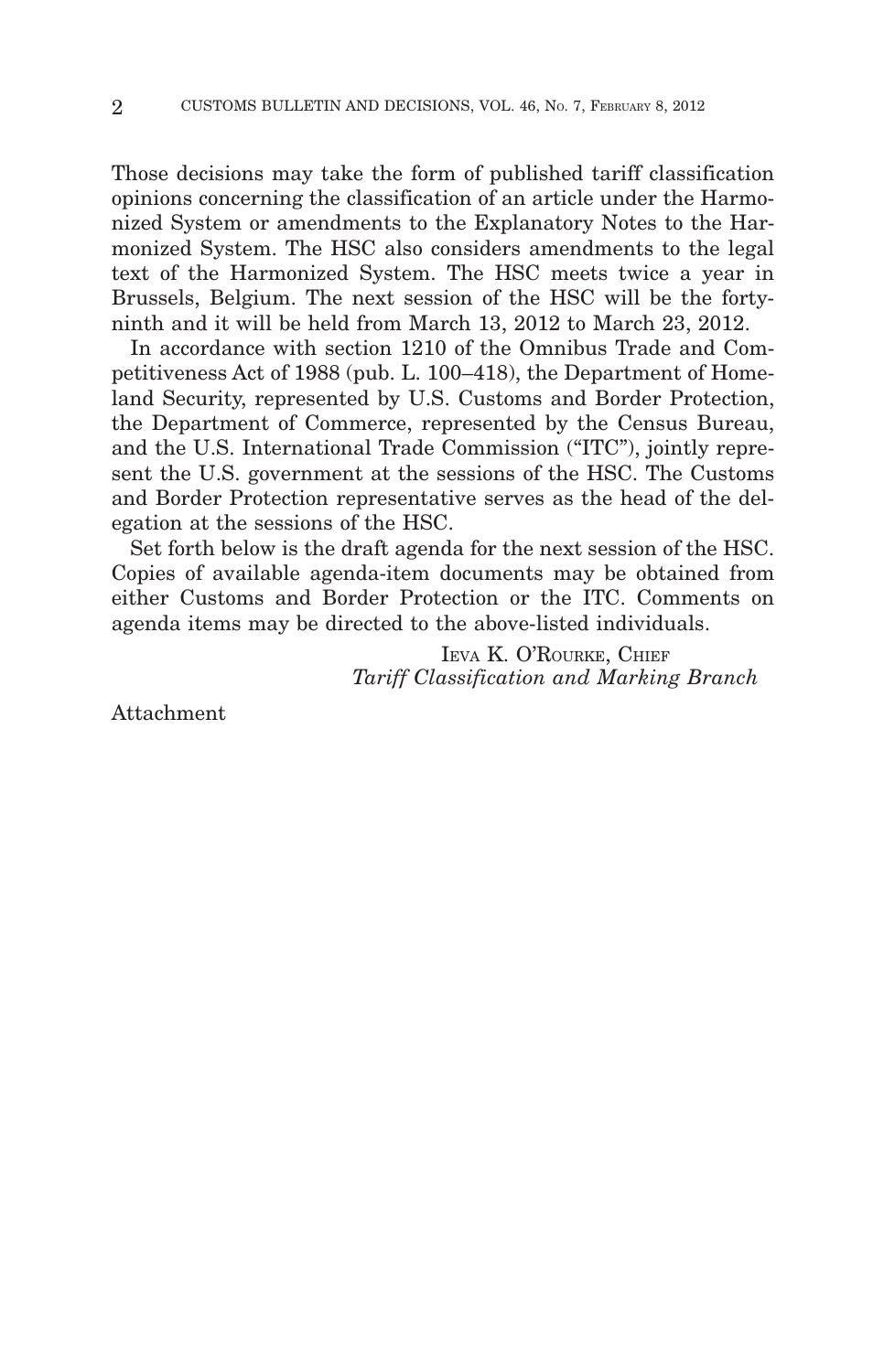

WORLD CUSTOMS ORGANIZATION ORGANISATION MONDIALE DES DOUANES Established in 1952 as the Customs Co-operation Council<br>Créée en 1952 sous le nom de Conseil de coopération douanière

**NC1707E1a** O. Eng.

**COMMITTEE** 49<sup>th</sup> Session ٠

**HARMONIZED SYSTEM** 

Brussels, 19 January 2012.

## **DRAFT AGENDA FOR THE 49TH SESSION OF THE HARMONIZED SYSTEM COMMITTEE**

- From : Tuesday, 13 March 2012 (11.00 a.m.)
- To : Friday, 23 March 2012
- **N.B.** : Thursday, 8 March 2012 (10.00 a.m.) to Monday 12 March 2012: Presessional Working Party (to examine the questions under **Agenda Item VI)**

Tuesday, 13 March 2012 (9:30 a.m.-10:30 a.m.) : Adoption of the Report of the 42nd Session of the Review Sub-Committee

I. ADOPTION OF THE AGENDA

|    |             | 1. Draft Agenda                                                                                                                               | <b>NC1707E1a</b>       |
|----|-------------|-----------------------------------------------------------------------------------------------------------------------------------------------|------------------------|
|    | $2^{\circ}$ | Draft Timetable                                                                                                                               | <b>NC1708B1a</b>       |
| H. |             | REPORT BY THE SECRETARIAT                                                                                                                     |                        |
|    |             | 1. Position regarding Contracting Parties to the HS<br>Convention and related matters and progress<br>report on the implementation of HS 2012 | NC1709E1a              |
|    | 2.          | Report on the last meeting of the Policy<br>Commission (66 <sup>th</sup> Session)                                                             | NC1710E1a              |
|    | 3.          | Approval of decisions taken by the Harmonized<br>System Committee at its 48 <sup>th</sup> Session                                             | NG0181E1a<br>NC1706E1a |
|    | 4.          | Capacity building activities of the Nomenclature<br>and Classification Sub-Directorate                                                        | NC1711E1a              |
|    | 5.          | Co-operation with other international<br>organizations                                                                                        | NC1712E1a              |
|    |             | 6. New information provided on the WCO Web site                                                                                               | NC1713E1a              |

7. Other

Copyright© 2012 World Customs Organization. All rights reserved. Requests and inquiries concerning translation, reproduction and adaptation rights should be addressed to copyright@wcoomd.org.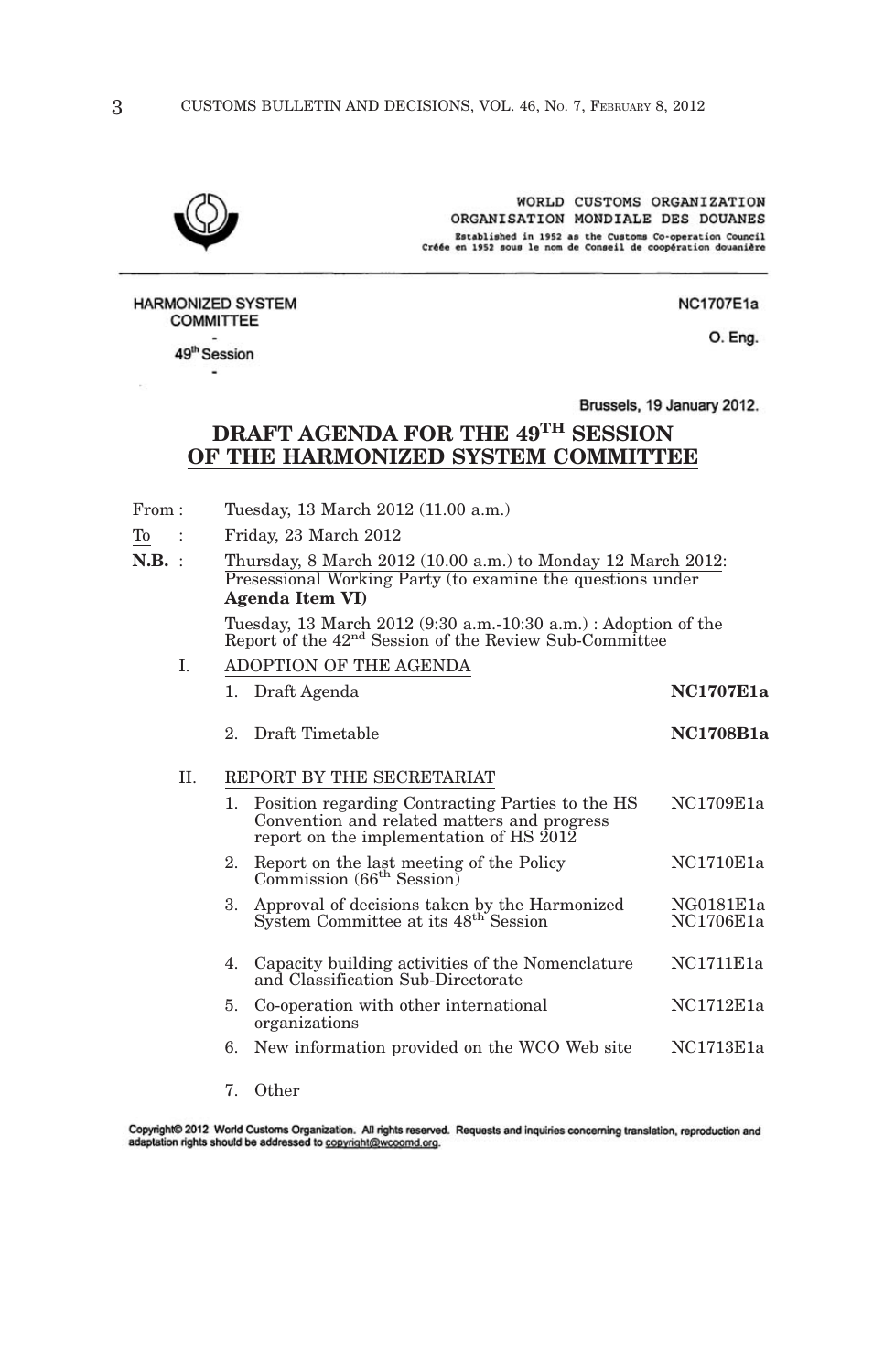## III. GENERAL QUESTIONS

|     |                                    | QCDI                                                                                                                                                                                                                                                                       |                        |  |  |
|-----|------------------------------------|----------------------------------------------------------------------------------------------------------------------------------------------------------------------------------------------------------------------------------------------------------------------------|------------------------|--|--|
|     | 1.                                 | Preparation and timing of HS 2012 publications<br>and errata to the HS 2012 Nomenclature                                                                                                                                                                                   | NC1714E1a              |  |  |
|     | 2.                                 | Guidelines on the Implementation of Council<br>Recommendations on the Improvement of Tariff<br>Classification Work and Related Infrastructure<br>and on the Introduction of Programmes for<br>Binding Pre-entry Classification Information                                 | NC1715E1a              |  |  |
|     | 3.                                 | Diagnostic Framework on the acceptance and<br>implementation of the Council Recommendations<br>on the Improvement of Tariff Classification Work<br>and Related Infrastructure and on the<br>Introduction of Programmes for Binding Pre-entry<br>Classification Information | NC1716E1a              |  |  |
|     | 4.                                 | Revised Revenue Package                                                                                                                                                                                                                                                    | NC1717E1a              |  |  |
|     | 5.                                 | Corrections to the HS 2007–2002 Correlation<br>Tables                                                                                                                                                                                                                      | NC1751E1a              |  |  |
| IV. |                                    | REPORT OF THE SCIENTIFIC SUB-COMMITTEE                                                                                                                                                                                                                                     |                        |  |  |
|     | 1.                                 | Report of the 27 <sup>th</sup> Session of the Scientific<br>Sub-Committee                                                                                                                                                                                                  | NS0253E1a              |  |  |
|     | 2.                                 | Matters for decision                                                                                                                                                                                                                                                       | NC1718E1a              |  |  |
|     | 3.                                 | Possible amendments to the Explanatory Note to<br>heading 15.09 (Request by Canada)                                                                                                                                                                                        | NC1719E1a              |  |  |
|     | 4.                                 | Classification of the product named "Nervinetas®"<br>(Request by Switzerland)                                                                                                                                                                                              | NC1720E1a              |  |  |
| V.  | REPORT OF THE REVIEW SUB-COMMITTEE |                                                                                                                                                                                                                                                                            |                        |  |  |
|     | 1.                                 | Report of the 42 <sup>nd</sup> Session of the Review Sub-<br>Committee                                                                                                                                                                                                     | NR0860E1b              |  |  |
|     | 2.                                 | Matters for decision                                                                                                                                                                                                                                                       | NC1721E1a              |  |  |
|     | 3.                                 | Possible amendment to the Nomenclature in re-<br>spect of "water-jet cutting machines"                                                                                                                                                                                     | NC1722E1a              |  |  |
|     | 4.                                 | Possible amendments to the Explanatory Notes in<br>respect of the term "roes"                                                                                                                                                                                              | NC1723E1a              |  |  |
| VI. |                                    | REPORT OF THE PRESESSIONAL WORKING PARTY                                                                                                                                                                                                                                   |                        |  |  |
|     | 1.                                 | Possible amendments to the Explanatory Notes to<br>clarify the classification of the product named<br>"Freia®Solbaertoddy"                                                                                                                                                 | NC1724E1a,<br>Annex A  |  |  |
|     | 2.                                 | Amendments to the Compendium of Classification<br>Opinions to reflect the decision to classify two<br>types of shrimp wonton products in subheading<br>1902.20                                                                                                             | NC11724E1a,<br>Annex B |  |  |
|     | 3.                                 | Possible amendment of the Explanatory Notes in<br>respect of technologies used in the manufacture of<br>ethyl alcohol                                                                                                                                                      | NC1724E1a,<br>Annex C  |  |  |
|     | 4.                                 | Amendments to the Compendium of Classification<br>Opinions to reflect the decision to classify "lithium"<br>cobalt dioxide $(LiCo02)$ " in subheading $2841.90$                                                                                                            | NC1724E1a,<br>Annex D  |  |  |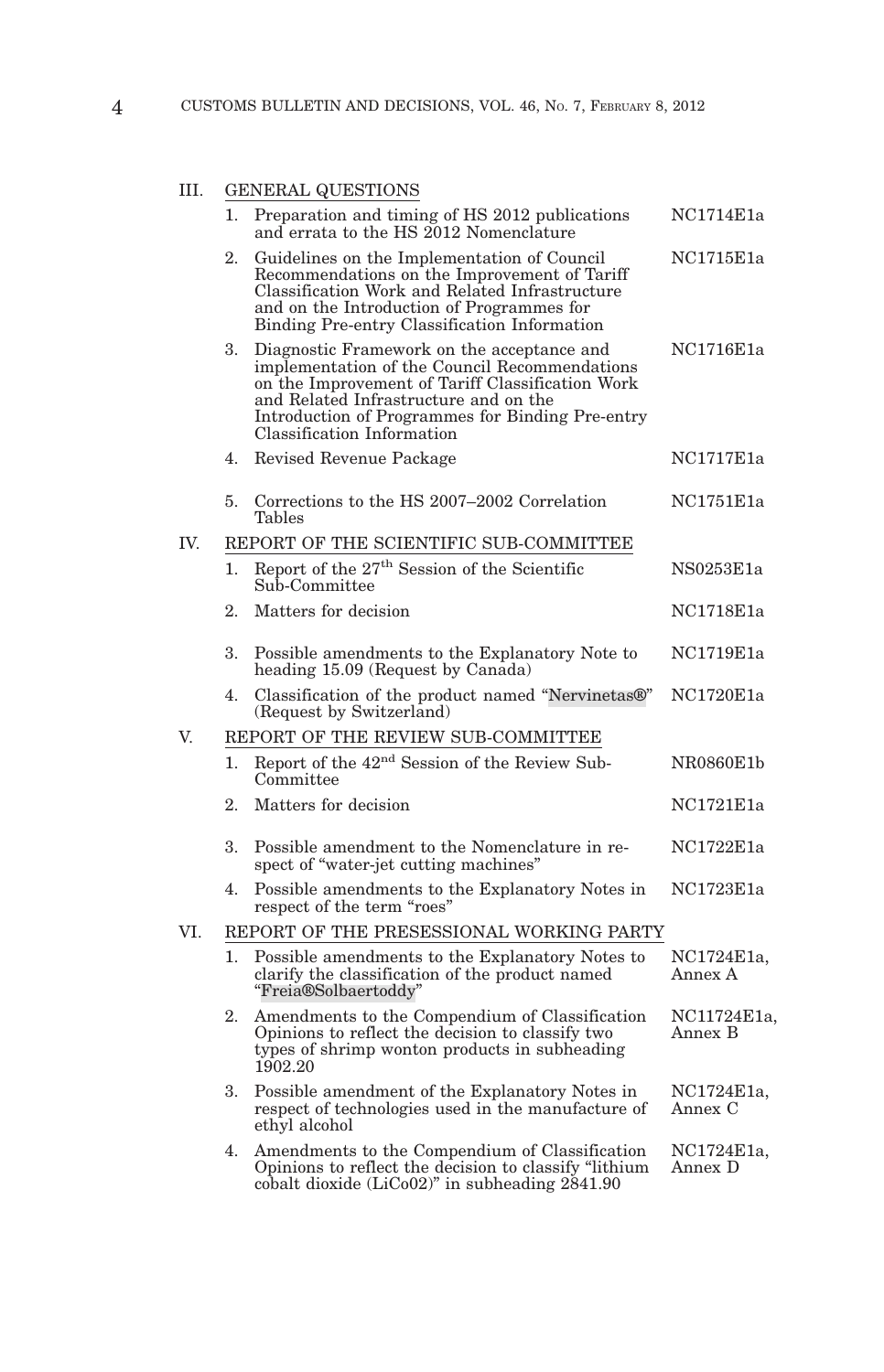|      | 5.                                         | Amendments to the Compendium of Classification<br>Opinions to reflect the decision to classify the<br>"PARA® Spray" and "PARA®Plus" in subheading<br>3808.91                                                            | NC1724E1a,<br>Annex E  |  |  |
|------|--------------------------------------------|-------------------------------------------------------------------------------------------------------------------------------------------------------------------------------------------------------------------------|------------------------|--|--|
|      | 6.                                         | Amendments to the Compendium of Classification<br>Opinions to reflect the decision to classify boxes<br>made of soapstone in subheading 6802.99                                                                         | NC1724E1a,<br>Annex F  |  |  |
|      |                                            | 7. Amendments to the Compendium of Classification<br>Opinions to reflect the decision to classify certain<br>types of steel doors in subheading 7308.30                                                                 | NC1724E1a,<br>Annex G  |  |  |
|      | 8.                                         | Possible amendments to the Explanatory Notes to<br>headings 73.08 and 83.03 to clarify the classifica-<br>tion of certain types of steel doors                                                                          | NC1724E1a,<br>Annex H  |  |  |
|      | 9.                                         | Amendments to the Compendium of Classification<br>Opinions to reflect the decision to classify a<br>"domestic/industrial" electro-mechanical machine<br>in subheading 8435.10                                           | NC1724E1a,<br>Annex IJ |  |  |
|      |                                            | 10. Amendments to the Compendium of Classification<br>Opinions to reflect the decision to classify certain<br>types of "domestic/industrial" electro-mechanical<br>machines in subheading 8438.80                       | NC1724E1a,<br>Annex K  |  |  |
|      |                                            | 11. Amendments to the Compendium of Classification<br>Opinions to reflect the decision to classify a com-<br>bined gas-electric heating appliance in subheading<br>8516.29                                              | NC1724E1a,<br>Annex L  |  |  |
|      |                                            | 12. Amendments to the Compendium of Classification<br>Opinions at the 6-digit level to reflect the decision<br>to classify car-assembly sets by application of Gen-<br>eral Interpretative Rule $2(a)$ in heading 87.03 | NC1724E1a,<br>Annex M  |  |  |
|      |                                            | 13. Amendments to the Compendium of Classification<br>Opinions to reflect the decision to classify certain<br>motorcycle parts in heading 87.11 as incomplete<br>motorcycles                                            | NC1724E1a,<br>Annex N  |  |  |
|      |                                            | 14. Possible amendments to the Explanatory Notes to<br>Chapter 87 to clarify the decision to classify cer-<br>tain motorcycle parts as parts                                                                            | NC1724E1a,<br>Annex O  |  |  |
|      |                                            | 15. Amendments to the Compendium of Classification<br>Opinions to reflect the decision to classify the "X"<br>Rocker II Gaming Chair" in subheading 9401.61                                                             | NC1724E1a,<br>Annex P  |  |  |
|      |                                            | 16. Possible amendments to the Explanatory Notes to<br>headings 94.01 and 95.04 to clarify the classifica-<br>tion of gaming chairs                                                                                     | NC1724E1a,<br>Annex Q  |  |  |
| VII. | REQUESTS FOR RE-EXAMINATION (RESERVATIONS) |                                                                                                                                                                                                                         |                        |  |  |
|      | 1.                                         | Re-examination of the "Classification of mouse<br>pads" (Request by the United States)                                                                                                                                  | NC1725E1a              |  |  |
|      | 2.                                         | Re-examination of the "Classification of a dissolu-<br>tion testing unit" (Request by the United States)                                                                                                                | NC1726E1a              |  |  |
|      | VIII. FURTHER STUDIES                      |                                                                                                                                                                                                                         |                        |  |  |
|      | 1.                                         | Possible amendments to the Explanatory Notes to<br>reflect the decision on the application of General<br>Interpretative Rule 2 (a) in respect of the classifi-<br>cation of car-assembly sets                           | NC1727E1a              |  |  |
|      | 2.                                         | Classification of "Pegdinetanib (INN List 103)"                                                                                                                                                                         | NC1728E1a              |  |  |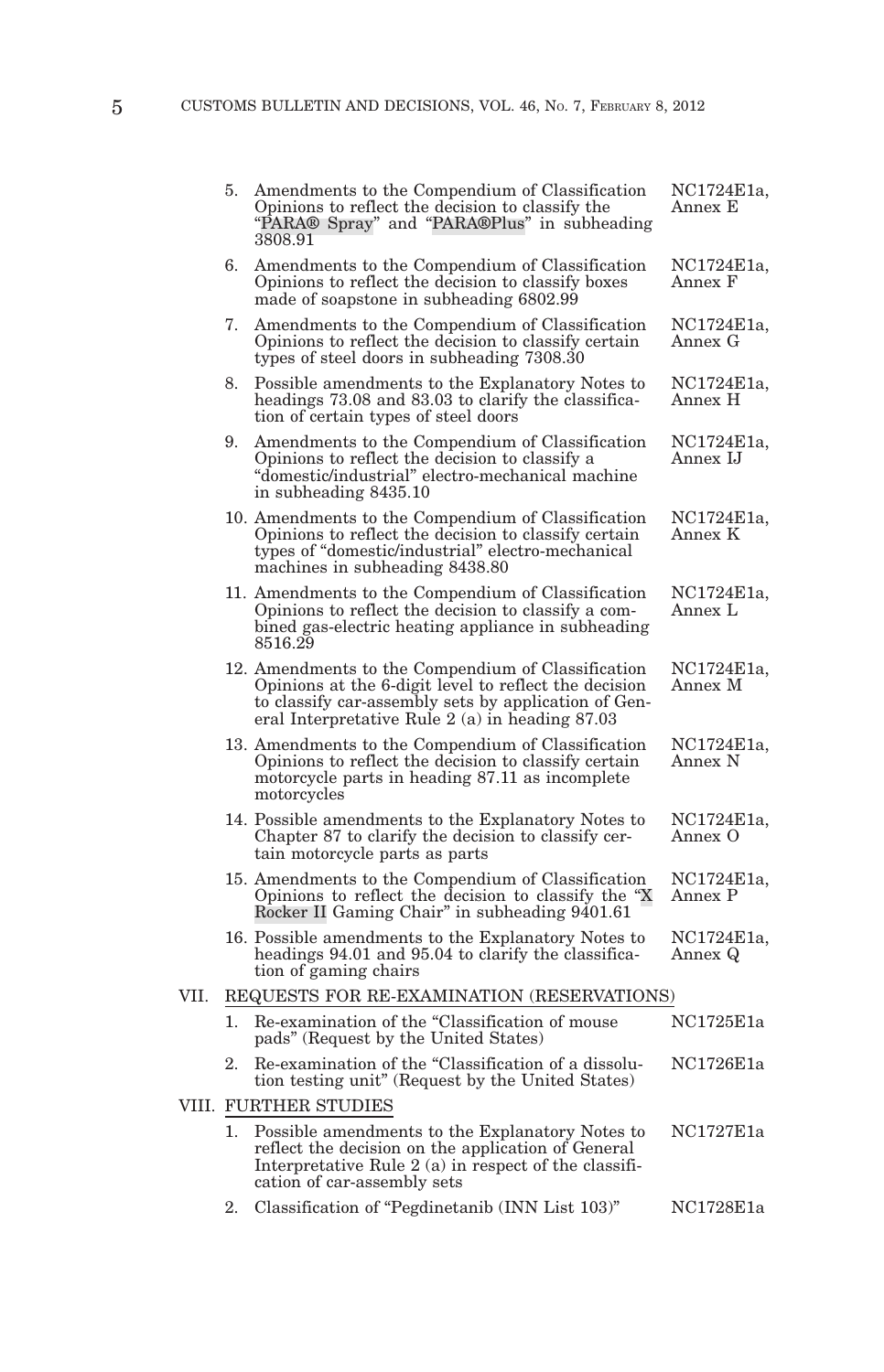| 3. | Classification of certain types of tripods (Request<br>by the Secretariat)                                                                                  | NC1729E1a |
|----|-------------------------------------------------------------------------------------------------------------------------------------------------------------|-----------|
| 4. | Classification of the machines commercially re-<br>ferred to as "tablet computers" (Request by the<br>Secretariat)                                          | NC1730E1a |
| 5. | Possible amendments to the Explanatory Notes to<br>clarify criteria for distinguishing between "domes-<br>tic" and "industrial" electro-mechanical machines | NC1731E1a |
| 6. | Historical study of how the references to steatite<br>and "soapstone" had been inserted in the Annex to<br>the Explanatory Notes to Chapter 71              | NC1732E1a |
| 7. | Classification of Micro/Mini SO cards (Request by<br>India)                                                                                                 | NC1733E1a |
| 8. | Classification of certain types of three-wheeled<br>vehicles (Secretariat proposal)                                                                         | NC1734E1a |
|    | NEW QUESTIONS                                                                                                                                               |           |
| 1. | Classification of "Xanthan Gum" (Request by In-<br>dia)                                                                                                     | NC1735E1a |
| 2. | Possible amendment to the Explanatory Note to<br>heading 28.17 (Request by the EU)                                                                          | NC1736E1a |
| 3. | Possible amendment of the General Explanatory<br>Note to Sub-Chapter IV of Chapter 72 (Proposal<br>by the Secretariat)                                      | NC1737E1a |
| 4. | Classification of "ceiling type 'split-system' air con-<br>ditioners" (Request by South Africa)                                                             | NC1738E1a |
| 5. | Classification of three types of monitors (Request<br>by Peru)                                                                                              | NC1739E1a |
| 6. | Possible amendment to heading 85.28 in respect of<br>monitors and projectors (Proposal by Jordan)                                                           | NC1740E1a |
| 7. | Classification of the "separately presented photof-<br>luorographic chamber Model KF-400" (Request by<br>Kazakhstan)                                        | NC1741E1a |
| 8. | Classification of a product named "HALVA Sesame<br>Snack with Honey" (Request by Norway)                                                                    | NC1742E1a |
| 9. | Possible amendment to the Explanatory Note to<br>heading 59.06 (Proposal by Canada)                                                                         | NC1743E1a |
|    | 10. Classification of a product referred to as a "Cryo-<br>therapy chamber" (Request by the $EU$ )                                                          | NC1744E1a |
|    | 11. Possible amendments to the HS in respect of new<br>chemicals listed in Annex III to the Rotterdam<br>Convention                                         | NC1745E1a |
|    | 12. Possible new legal Note to Chapter 87 in respect<br>of certain parts and accessories (proposal by Jor-<br>dan)                                          | NC1746E1a |
|    | 13. Possible criteria for distinguishing between cer-<br>tain products of Chapters 39 and 48 (Proposal by<br>the Russian Federation)                        | NC1747E1a |
|    | 14. Classification of a "heat and sound insulation ma-<br>terial" (Request by Ukraine)                                                                      | NC1748E1a |
|    | 15. Possible amendment of the Nomenclature in re-<br>spect of light-emitting diode (LED) lamps (Pro-<br>posal by the EU)                                    | NC1749E1a |

IX.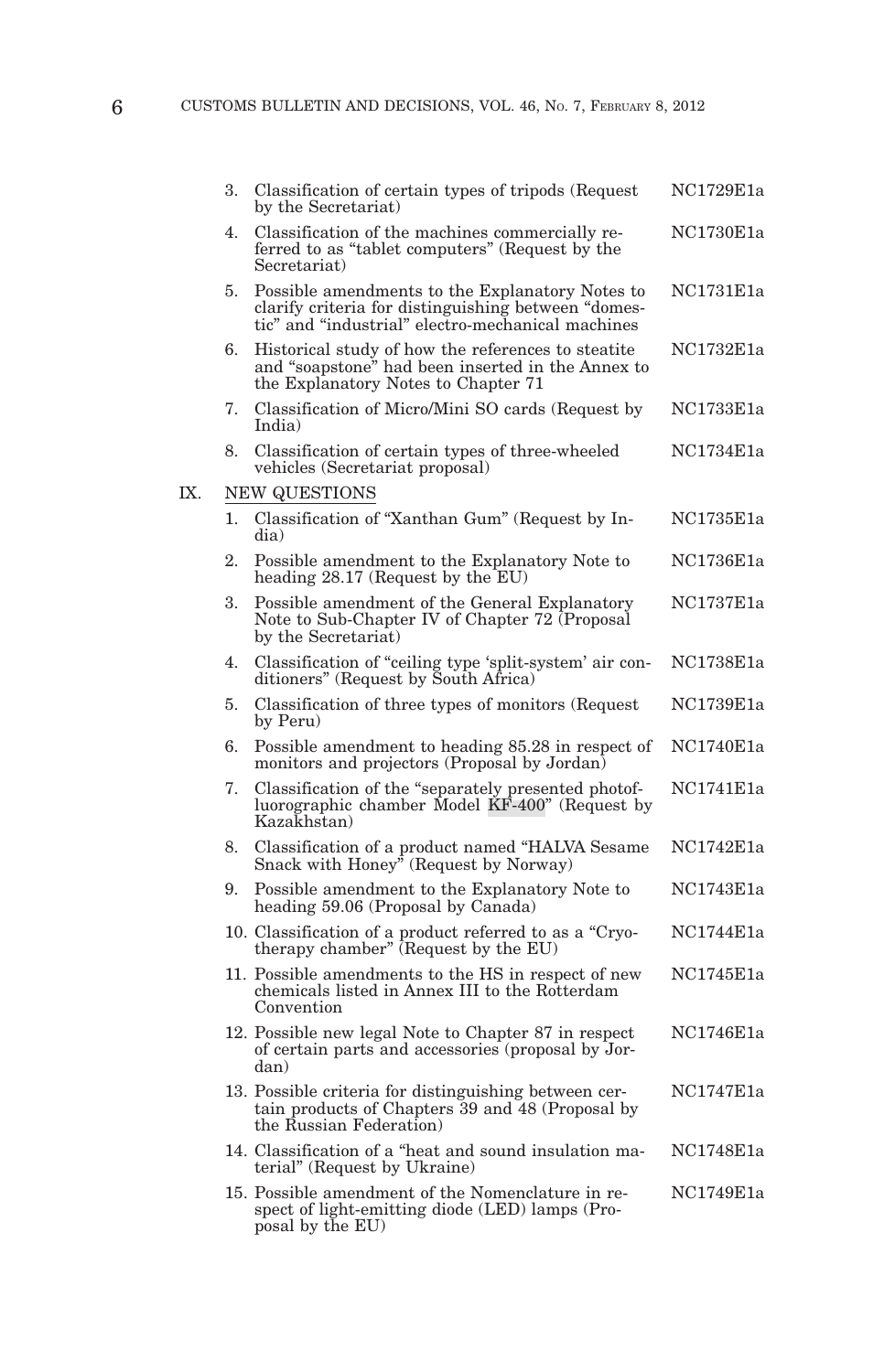- [X. ADDITIONAL LIST 1.
- XI. OTHER BUSINESS
	- 1. List of questions which might be examined at a future session NC1750E1a

 $\begin{array}{c} \hline \end{array}$ 

- XII. ELECTIONS
- XIII. DATES OF NEXT SESSIONS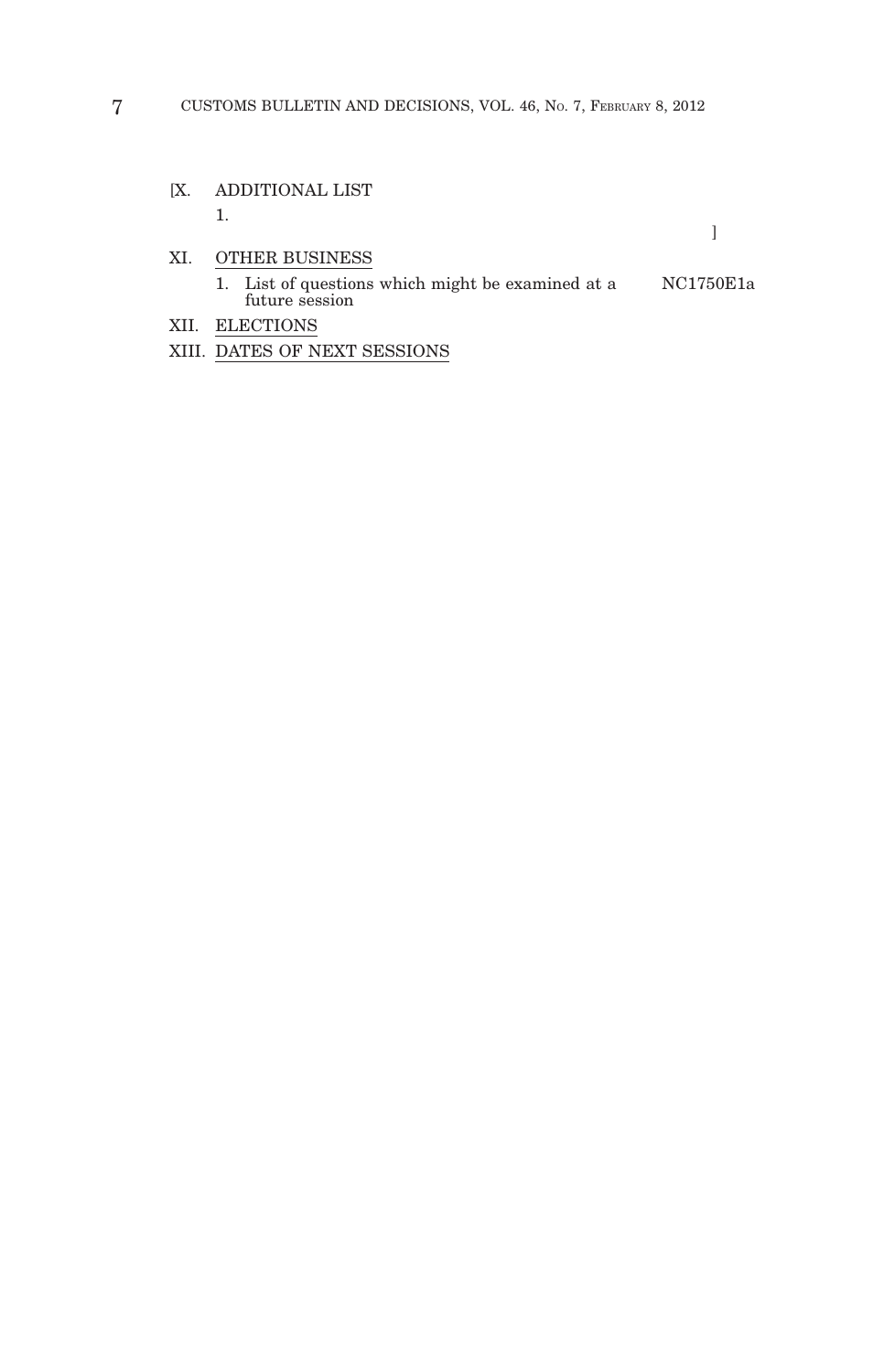#### **AGENCY INFORMATION COLLECTION ACTIVITIES:**

## **Regulations Relating to Recordation and Enforcement of Trademarks and Copyrights**

**AGENCY:** U.S. Customs and Border Protection, Department of Homeland Security.

**ACTION:** 60-Day Notice and request for comments; Extension of an existing collection of information.

**SUMMARY:** As part of its continuing effort to reduce paperwork and respondent burden, CBP invites the general public and other Federal agencies to comment on an information collection requirement concerning the: Regulations Relating to Recordation and Enforcement of Trademarks and Copyrights (Part 133 of the CBP Regulations). This request for comment is being made pursuant to the Paperwork Reduction Act of 1995 (Pub. L. 104–13).

**DATES:** Written comments should be received on or before March 26, 2012, to be assured of consideration.

**ADDRESSES:** Direct all written comments to U.S. Customs and Border Protection, Attn: Tracey Denning, Office of Regulations and Rulings, 799 9th Street NW., 5th Floor, Washington, DC. 20229–1177.

**FOR FURTHER INFORMATION CONTACT:** Requests for additional information should be directed to Tracey Denning, U.S. Customs and Border Protection, Office of Regulations and Rulings, 799 9th Street, NW., 5th Floor, Washington, DC. 20229–1177, at (202) 325–0265.

**SUPPLEMENTARY INFORMATION:** CBP invites the general public and other Federal agencies to comment on proposed and/or continuing information collections pursuant to the Paperwork Reduction Act of 1995 (Pub. L. 104–13). The comments should address: (a) Whether the collection of information is necessary for the proper performance of the functions of the agency, including whether the information shall have practical utility; (b) the accuracy of the agency's estimates of the burden of the collection of information; (c) ways to enhance the quality, utility, and clarity of the information to be collected; (d) ways to minimize the burden including the use of automated collection techniques or the use of other forms of information technology; and (e) the annual costs burden to respondents or record keepers from the collection of information (a total capital/startup costs and operations and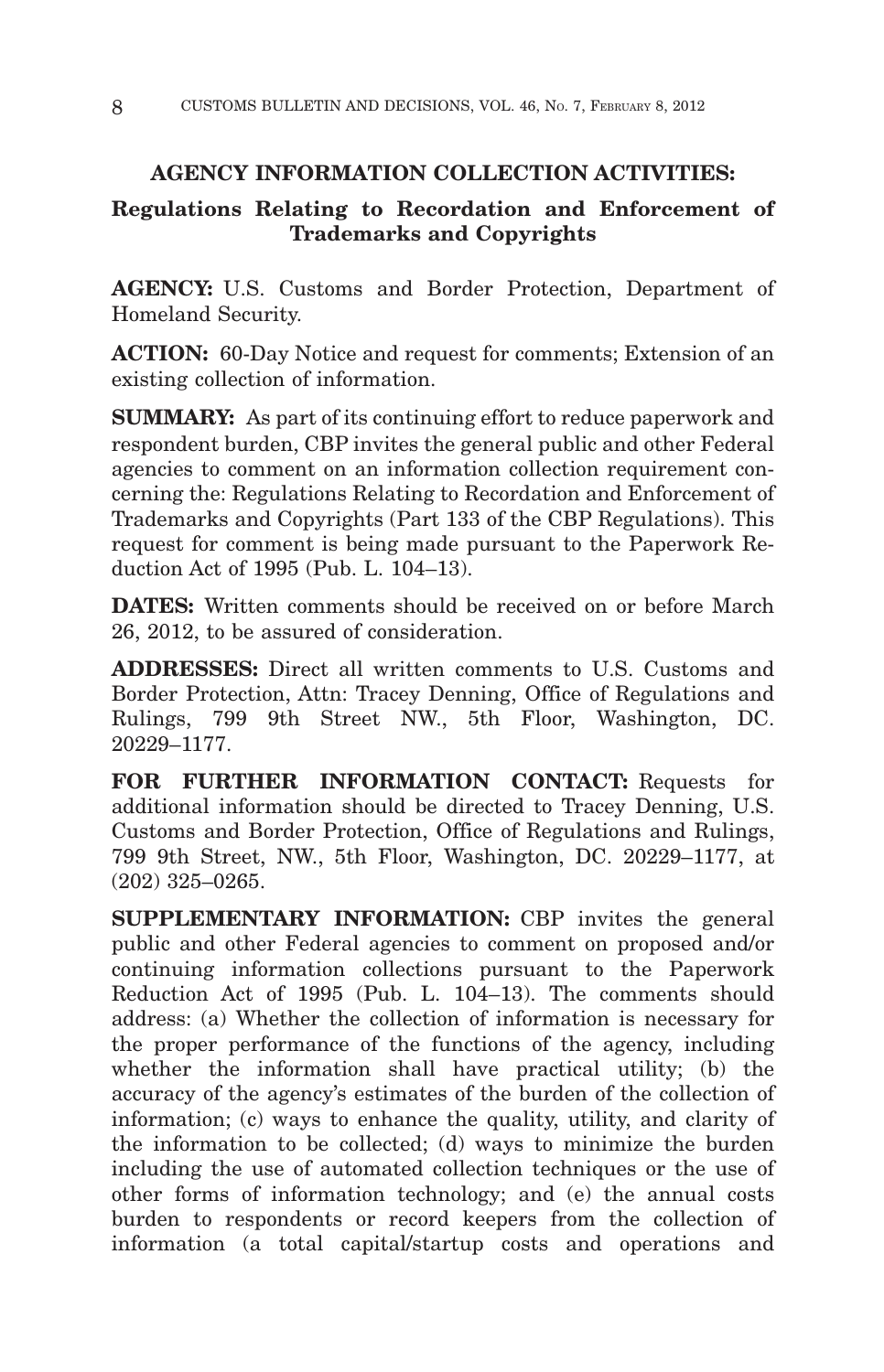maintenance costs). The comments that are submitted will be summarized and included in the CBP request for Office of Management and Budget (OMB) approval. All comments will become a matter of public record. In this document CBP is soliciting comments concerning the following information collection:

**Title:** Regulations Relating to Recordation and Enforcement of Trademark and Copyrights (Part 133 of the CBP Regulations).

**OMB Number:** 1651–0123.

**Form Number:** None.

**Abstract:** In accordance with 19 CFR part 133, trademark and trade name owners and those claiming copyright protection may submit information to CBP to enable CBP officers to identify violating articles at the borders. Parties seeking to have merchandise excluded from entry must provide proof to CBP of the validity of the rights they seek to protect. The information collected by CBP is used to identify infringing goods at the borders and determine if such goods infringe on intellectual property rights for which federal law provides import protection. Respondents may submit their information to CBP electronically at *https://apps.cbp.gov/e-recordations/,* or they may submit their information on paper in accordance with 19 CFR 133.2 and 133.3 for trademarks, or 19 CFR 133.32 and 133.33 for copyrights.

**Current Actions:** This submission is being made to extend the expiration date.

**Type of Review:** Extension (without change).

**Affected Public:** Businesses and Individuals.

**Estimated Number of Respondents:** 2,000.

**Estimated Time per Respondent:** 2 hours.

**Estimated Total Annual Burden Hours:** 4,000.

Dated: January 19, 2012.

TRACEY DENNING, *Agency Clearance Officer, U.S. Customs and Border Protection.* TRA<br> *Agency (*<br>
U.S. Customs<br>
1 Register, Januar<br> **FION COLLE** 

[Published in the Federal Register, January 24, 2012 (77 FR 3488)]

## **AGENCY INFORMATION COLLECTION ACTIVITIES: Transfer of Cargo to a Container Station**

**AGENCY:** U.S. Customs and Border Protection (CBP), Department of Homeland Security.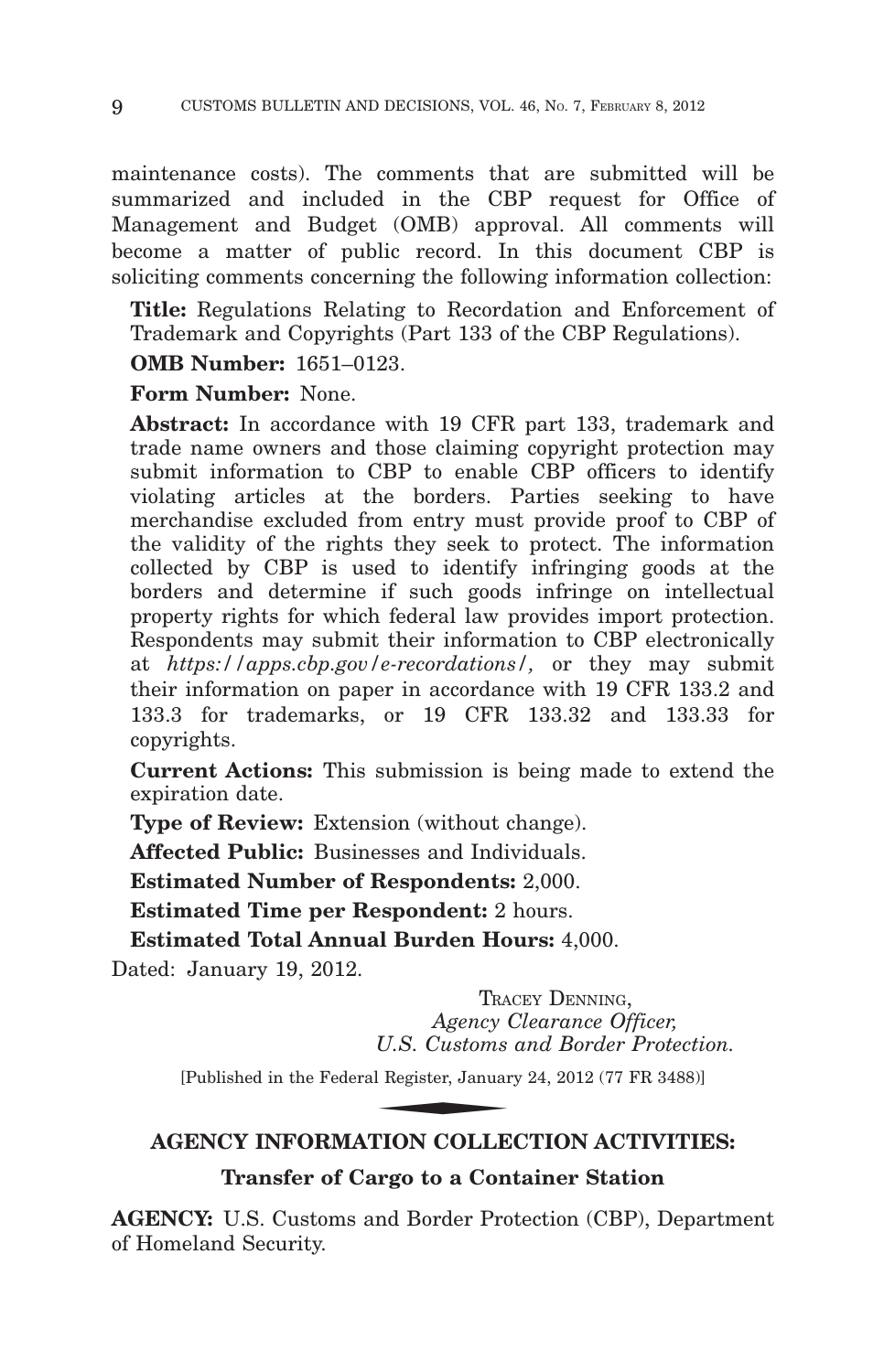**ACTION:** 60-Day Notice and request for comments; Extension of an existing collection of information.

**SUMMARY:** As part of its continuing effort to reduce paperwork and respondent burden, CBP invites the general public and other Federal agencies to comment on an information collection requirement concerning Transfer of Cargo to a Container Station. This request for comment is being made pursuant to the Paperwork Reduction Act of 1995 (Pub. L. 104–13).

**DATES:** Written comments should be received on or before March 26, 2012, to be assured of consideration.

**ADDRESSES:** Direct all written comments to U.S. Customs and Border Protection, Attn: Tracey Denning, Regulations and Rulings, Office of International Trade, 799 9th Street NW., 5th Floor, Washington, DC 20229–1177.

**FOR FURTHER INFORMATION CONTACT:** Requests for additional information should be directed to Tracey Denning, U.S. Customs and Border Protection, Regulations and Rulings, Office of International Trade, 799 9th Street NW., 5th Floor, Washington, DC 20229–1177, at (202) 325–0265.

**SUPPLEMENTARY INFORMATION:** CBP invites the general public and other Federal agencies to comment on proposed and/or continuing information collections pursuant to the Paperwork Reduction Act of 1995 (Pub. L. 104–13). The comments should address: (a) Whether the collection of information is necessary for the proper performance of the functions of the agency, including whether the information shall have practical utility; (b) the accuracy of the agency's estimates of the burden of the collection of information; (c) ways to enhance the quality, utility, and clarity of the information to be collected; (d) ways to minimize the burden including the use of automated collection techniques or the use of other forms of information technology; and (e) the annual cost burden to respondents or record keepers from the collection of information (total capital/startup costs and operations and maintenance costs). The comments that are submitted will be summarized and included in the CBP request for Office of Management and Budget (OMB) approval. All comments will become a matter of public record. In this document CBP is soliciting comments concerning the following information collection:

**Title:** Transfer of Cargo to a Container Station.

**OMB Number:** 1651–0096.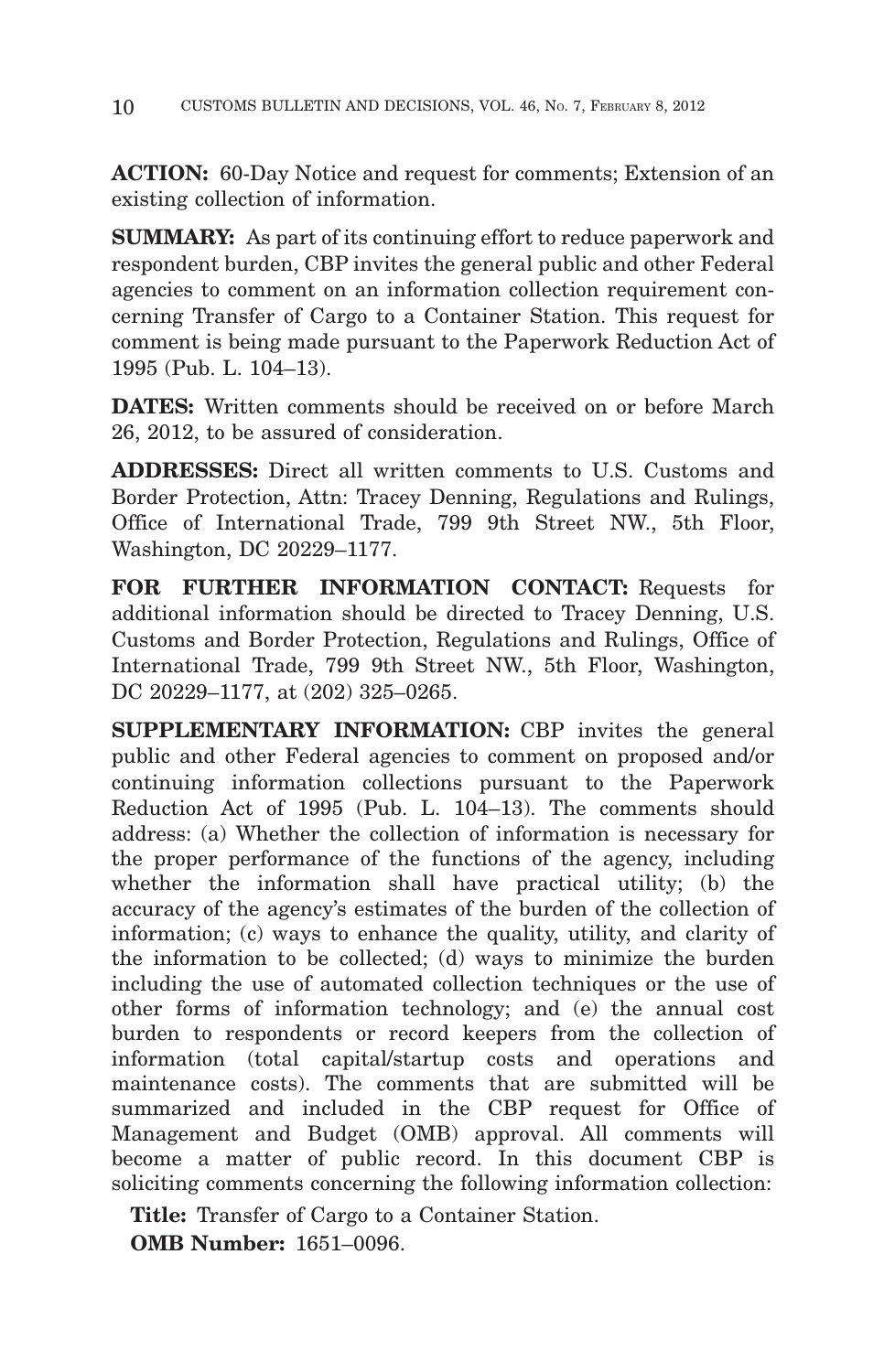## **Form Number:** None.

**Abstract:** Before the filing of an entry of merchandise for the purpose of breaking bulk and redelivery of the cargo, containerized cargo may be moved from the place of unlading or may be received directly at the container station from a bonded carrier after transportation in-bond. This also applies to loose cargo as part of containerized cargo. In accordance with 19 CFR 19.42, the container station operator may make a request for the transfer of a container to the station by submitting to CBP an abstract of the manifest for the transferred containers including the bill of lading number, marks, numbers, description of the contents and consignee.

**Current Actions:** CBP proposes to extend the expiration date of this information collection with no change to the burden hours or to the information collected.

**Type of Review:** Extension (without change).

**Affected Public:** Businesses.

**Estimated Number of Respondents:** 14,327.

**Estimated Number of Annual Responses per Respondent:** 25.

**Estimated Total Annual Responses:** 358,175.

**Estimated Time per Response:** 7 minutes.

**Estimated Total Annual Burden Hours:** 41,548.

Dated: January 19, 2012.

TRACEY DENNING, *Agency Clearance Officer, U.S. Customs and Border Protection.* TRAM<br>
Agency (<br>
U.S. Customs<br>
I Register, Januar<br>
NION COLLE

[Published in the Federal Register, January 24, 2012 (77 FR 3487)]

## **AGENCY INFORMATION COLLECTION ACTIVITIES;**

## **Importers of Merchandise Subject to Actual Use Provisions**

**AGENCY:** U.S. Customs and Border Protection (CBP), Department of Homeland Security.

**ACTION:** 60-Day Notice and request for comments; Extension of an existing collection of information.

**SUMMARY:** As part of its continuing effort to reduce paperwork and respondent burden, CBP invites the general public and other Federal agencies to comment on an information collection requirement concerning Importers of Merchandise Subject to Actual Use Provisions.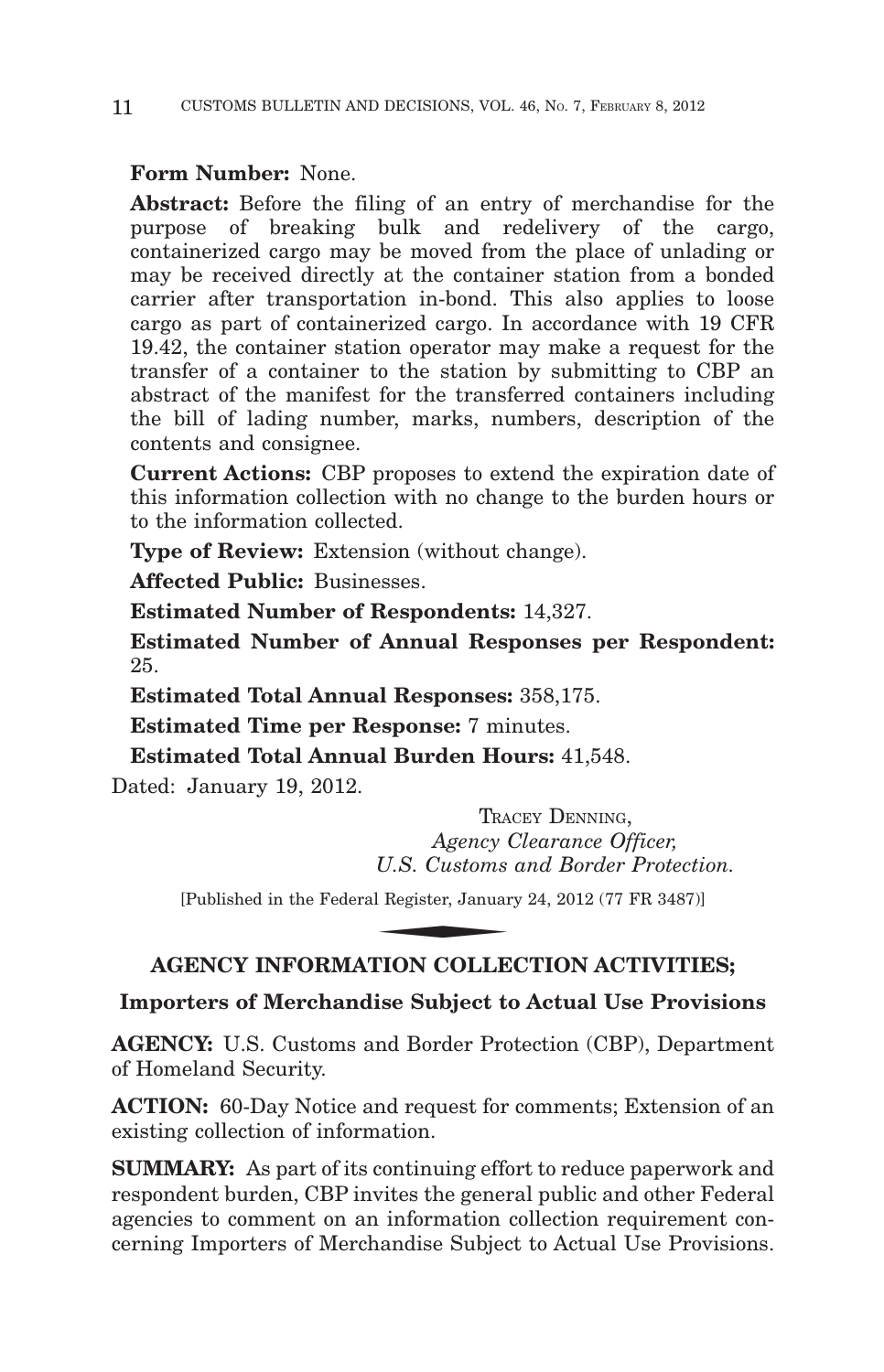This request for comment is being made pursuant to the Paperwork Reduction Act of 1995 (Pub. L. 104–13).

**DATES:** Written comments should be received on or before March 26, 2012, to be assured of consideration.

**ADDRESSES:** Direct all written comments to U.S. Customs and Border Protection, Attn: Tracey Denning, Regulations and Rulings, Office of International Trade, 799 9th Street NW., 5th Floor, Washington, DC 20229–1177.

**FOR FURTHER INFORMATION CONTACT:** Requests for additional information should be directed to Tracey Denning, U.S. Customs and Border Protection, Regulations and Rulings, Office of International Trade, 799 9th Street NW., 5th Floor, Washington, DC 20229–1177, at (202) 325–0265.

**SUPPLEMENTARY INFORMATION:** CBP invites the general public and other Federal agencies to comment on proposed and/or continuing information collections pursuant to the Paperwork Reduction Act of 1995 (Pub. L. 104–13). The comments should address: (a) Whether the collection of information is necessary for the proper performance of the functions of the agency, including whether the information shall have practical utility; (b) the accuracy of the agency's estimates of the burden of the collection of information; (c) ways to enhance the quality, utility, and clarity of the information to be collected; (d) ways to minimize the burden including the use of automated collection techniques or the use of other forms of information technology; and (e) the annual cost burden to respondents or record keepers from the collection of information (total capital/startup costs and operations and maintenance costs). The comments that are submitted will be summarized and included in the CBP request for Office of Management and Budget (OMB) approval. All comments will become a matter of public record. In this document CBP is soliciting comments concerning the following information collection:

**Title:** Importers of Merchandise Subject to Actual Use Provisions.

## **OMB Number:** 1651–0032.

**Form Number:** None.

**Abstract:** In accordance with 19 CFR 10.137, importers of goods subject to the actual use provisions of the Harmonized Tariff Schedule of the United States (HTSUS) are required to maintain detailed records to establish that these goods were actually used as contemplated by the law and to support the importer's claim